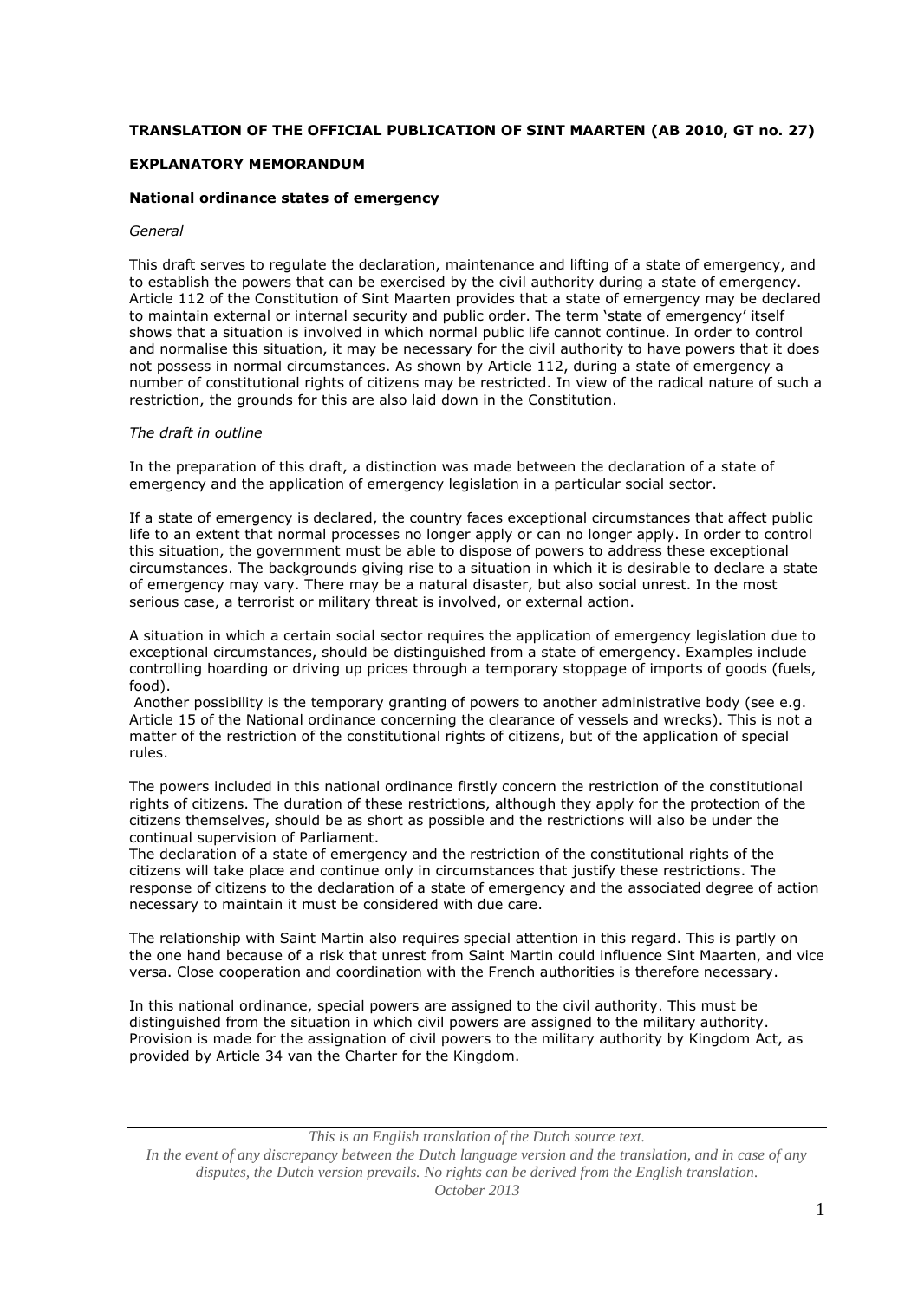### *Political context*

Pursuant to Article 3(1)(a) of the Charter for the Kingdom, maintaining the independence and the defence of the Kingdom are matters for the Kingdom. With regard to Aruba, Curaçao and Sint Maarten, Articles 30 up to and including 34 of the Charter for the Kingdom are also important. These Articles lay the foundation for the Defence Act of Aruba, Curaçao and Sint Maarten and the accompanying implementing regulations at the national level, and the regulation of the state of emergency.

This draft therefore fits into a wider political context, as a situation that can initially be classed under the heading of civil unrest can develop into a situation that threatens the independence of the Kingdom or harms its interests. A turning point can arise in which the civil authority can no longer control the situation and the military authority should be able to take action. In that case, the Kingdom will be called on to act on the basis of Article  $3(1)(a)$  of the Charter for the Kingdom. Naturally, the position is different if there is a military threat or attack from the start.

Article 34 of the Charter for the Kingdom concerns the powers of the King as the head of the Kingdom. It provides the basis for a Kingdom Act to regulate the declaration of a state of war or martial law in each part of the territory of the Kingdom if there is a threat of material harm to the interests of the Kingdom. This can arise not only as a result of an external military threat, but also through a threat to or disruption of internal order and peace. This Kingdom Act has not yet been realised.

The powers of the countries in relation to civil unrest remain unchanged. The text of Article 34, with amendments, is derived from the comparable regulation in the National regulations of Curaçao and Suriname applying prior to 1954. Article 34(3) also provides that if necessary, the transfer of part or all of the powers of the civil authority to the military authority may be regulated by Kingdom Act. Restrictions may be imposed here on the exercise of constitutional rights by the citizens. The restrictions apply with regard to the freedom of the press, the right to associate and have meetings, the inviolability of the home and the confidentiality of mail.

For Sint Maarten, and equally for Sint Eustatius and Saba, it is desirable for the future that a decision is taken regarding the stationing of part of the armed forces of the Kingdom in the Leeward Islands. Currently there is no presence of Dutch troops. Military support will then have to be provided by the units stationed in Curaçao or Aruba. In view of the civil character of the Coastguard for Aruba, Curaçao and Sint Maarten, as well as the public bodies of Bonaire, Sint Eustatius and Saba, the Coastguard station in Sint Maarten cannot be regarded as a military authority. This does not alter the fact that, as is the case in the Kingdom Bill instituting the coastguard, the Coastguard provides support in the event of a disaster, accident or traffic disruptions.

Article 33 of the Charter for the Kingdom lays down the legal basis for the requisitioning of goods and services for the purpose of defence. General rules will be laid down for such requisitioning by Kingdom Act. This Kingdom Act has not yet been realised.

This draft therefore does not regulate the requisitioning of property within the meaning of the War Act for the Netherlands, but does grant the power to use or requisition the use of property. Article 17(3) of this draft does contain a regulation for making changes to property used or requisitioned on the basis of these powers.

In addition to conscripts, Sint Maarten can also avail itself of the services of the Sint Maarten Voluntary Corps (VKS). This corps has existed since 1997 and was formed on the basis of the 1997 National ordinance concerning militias (PB 1997, No. 335). This corps currently consists of 95 volunteers who are deployed to support the police in maintaining public order.

The table below presents a list of the statutory regulations concerning the maintenance of public order and national defence.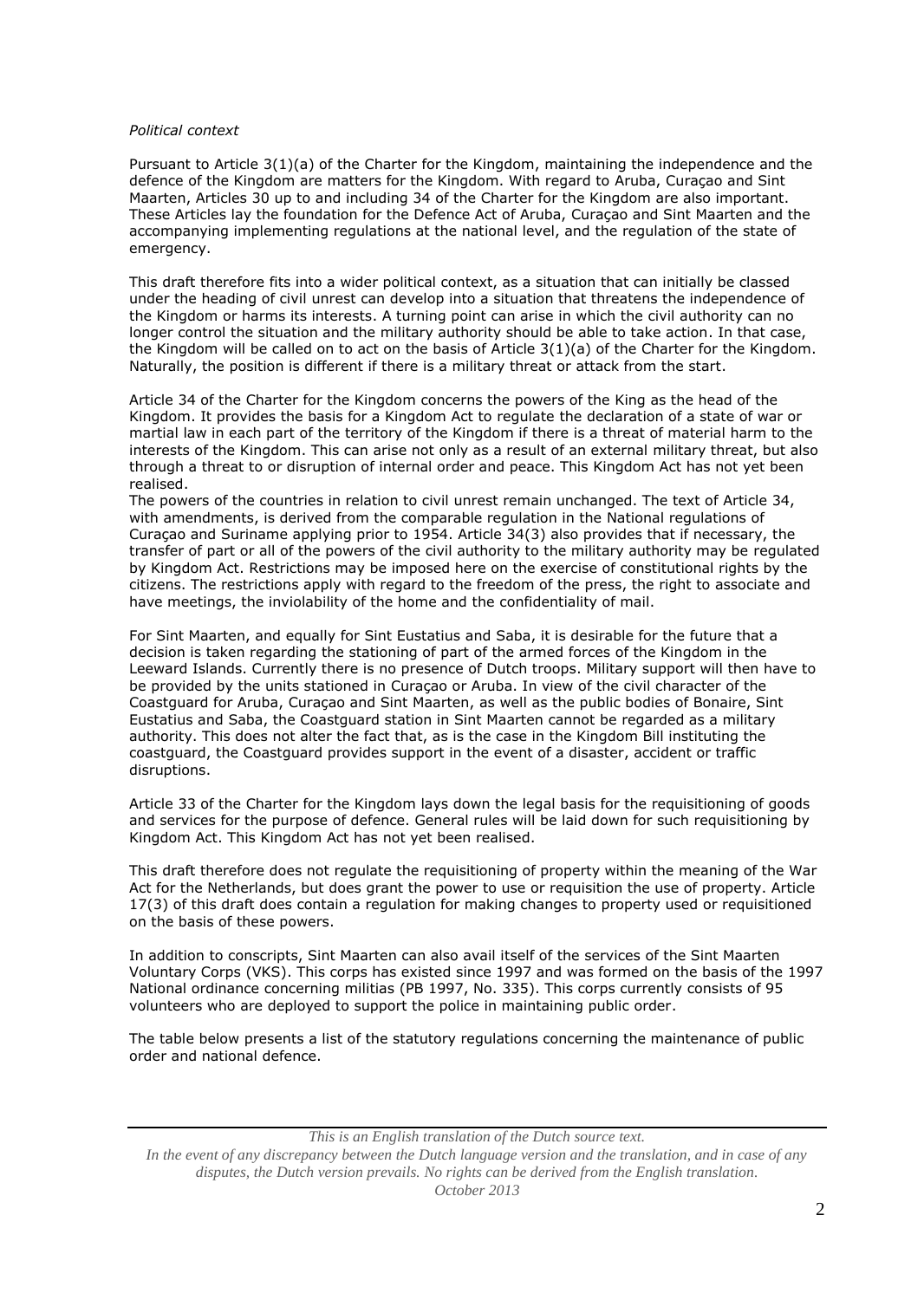| Regulations at kingdom level and country level                                                                                                       | <b>Civil authority</b><br>(severe social<br>unrest) | <b>Military</b><br><b>authority</b><br>(war) |
|------------------------------------------------------------------------------------------------------------------------------------------------------|-----------------------------------------------------|----------------------------------------------|
|                                                                                                                                                      |                                                     |                                              |
| <b>Kingdom level</b>                                                                                                                                 |                                                     |                                              |
| Article 3(1)(a) and Articles 30 up to and including 34<br>of the Charter for the Kingdom                                                             |                                                     | X                                            |
| Rules for the Governor of Sint Maarten                                                                                                               | X                                                   |                                              |
| Decree on instructions concerning the deployment of<br>the armed forces in the Netherlands Antilles and<br>Aruba                                     | X                                                   | X                                            |
| Defence Act Aruba, Curaçao and Sint Maarten<br>(Bulletin of Acts and Decrees 1955, 138)                                                              |                                                     | X                                            |
| Kingdom Act on use of violence by guards of military<br>objects                                                                                      |                                                     | X.                                           |
| Military penal and disciplinary law                                                                                                                  |                                                     | x                                            |
| Kingdom Act on the Coastguard for Aruba, Curaçao<br>and Sint Maarten and for the public bodies of<br>Bonaire, Sint Eustatius and Saba                | X                                                   |                                              |
| Kingdom Act concerning emergency facilities for<br>shipping (Bulletin of Acts and Decrees 1972, 416)                                                 |                                                     | X                                            |
| Kingdom Act concerning mandatory sailing (Bulletin<br>of Acts and Decrees 1972, 415)                                                                 |                                                     | X                                            |
| Kingdom Act concerning the relocation of the seat of<br>legal persons and institutions by the government<br>(Bulletin of Acts and Decrees 1967, 162) |                                                     | X                                            |
| <b>Country level</b>                                                                                                                                 |                                                     |                                              |
| Article 112 of the Constitution                                                                                                                      | X                                                   |                                              |
| National ordinance concerning states of emergency                                                                                                    | X                                                   |                                              |
| 1961 National ordinance concerning national service                                                                                                  |                                                     | X                                            |
| National ordinance concerning militias                                                                                                               | X                                                   |                                              |
| National ordinance concerning the police                                                                                                             | X                                                   |                                              |
| National ordinance concerning disaster control                                                                                                       | Χ                                                   |                                              |

*Financial implications*

In principle, this national ordinance has no financial consequences, as it contains no measures that directly influence a budget. Should it be necessary to declare a state of emergency in the future,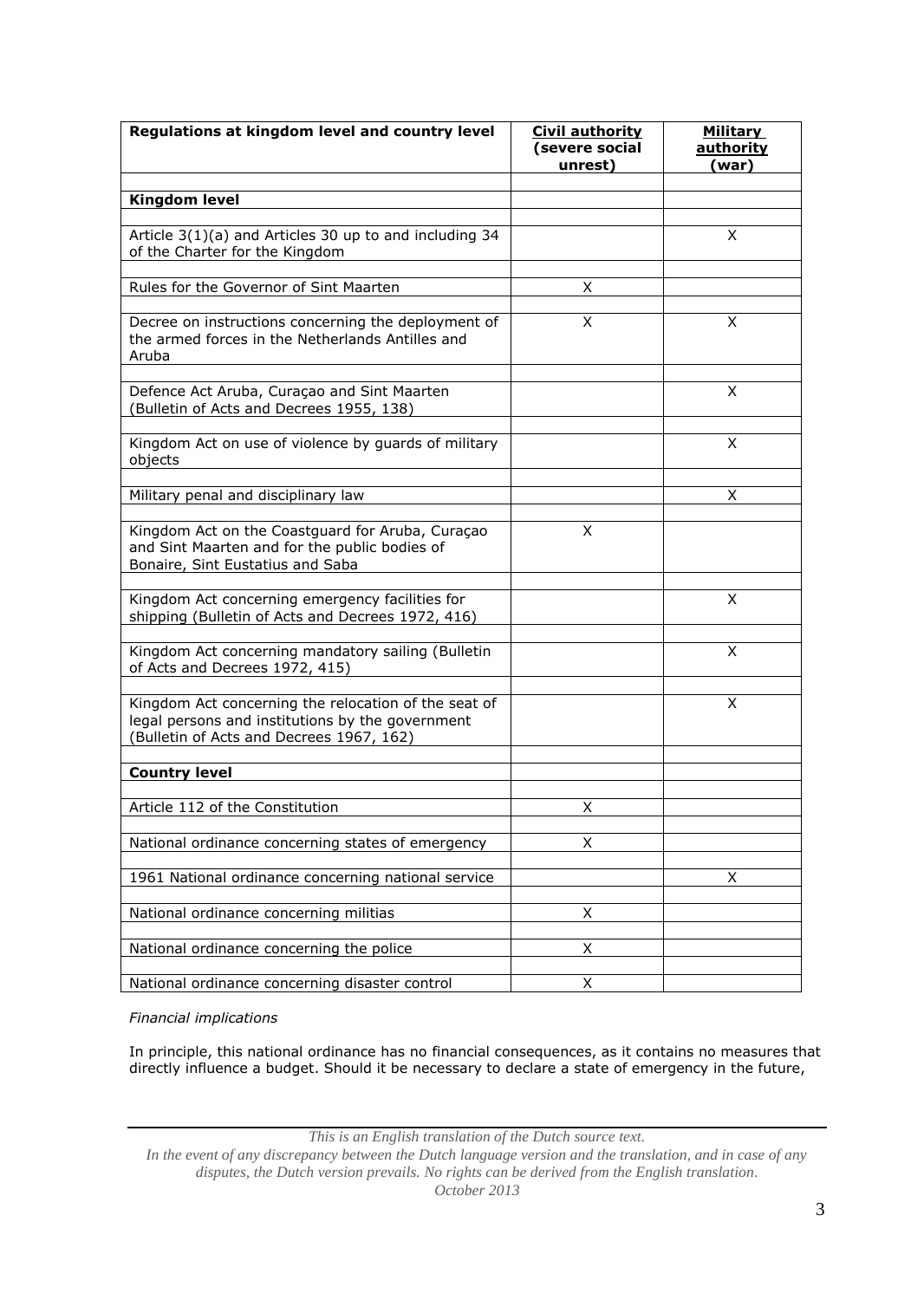costs will naturally be associated with the actions that must be taken to address the state of emergency. The formation of an emergency fund will receive further consideration.

#### *Article by Article section*

#### Article 1

Paragraph 1

The term 'exceptional circumstances' must be read in conjunction with 'require this in order to protect external or internal security'. In order for a state of emergency to be declared, the said exceptional circumstances must be of such a nature that external or internal security can no longer be maintained without the special powers that become available in a declared state of emergency. The term 'external or internal security' is derived from Article 112(1) of the Constitution and should be broadly interpreted.

The proposal for the national decree declaring a state of emergency is made by the Prime Minister. This reflects the fact that the declaration of a state of emergency is a matter of general government policy.

## Paragraphs 2 and 3

Because fast action is necessary in emergencies, paragraph 2 provides that the national decree itself will determine how it will be publicised. This could include announcements on radio and television. For the purpose of legal security, a state of emergency may not commence before the moment at which it is announced.

Paragraph 3 provides that, regardless of the publication method referred to in paragraph 2, the national decree will in any event be recorded in the Official Publication. This emphasises the radical character of a state of emergency.

The declaration of a state of emergency has two legal consequences. Firstly, Article 112(3) of the Constitution comes into force. This states that immediately after the declaration of a state of emergency and further, until this has been terminated by national decree, Parliament shall decide on its continuation whenever it regards this as necessary. Secondly, the government is granted the authorisation to take the measures described in Article 5 *et seq.* of this national ordinance.

#### Article 3

It is important that there are assurances for the exercise of parliamentary powers. This Article provides such an assurance.

Pursuant to Article 112(3) of the Constitution, as soon as a state of emergency is declared, Parliament has the power to decide whether it continues. Parliament may also set a maximum term for the duration of a state of emergency.

Apart from Parliament, the government may also lift a state of emergency, by national decree. The phrase in sub-paragraph b 'as soon as circumstances permit, in the view of the government' reflects the fact that the government, on the basis of its own responsibility, should lift the state of emergency as soon as circumstances permit this.

### Article 4

This Article makes provision for the announcement and entry into force of a resolution to lift the state of emergency, by Parliament or the government.

Paragraph 1 provides that this order shall be announced on the instructions of the President of Parliament, in the manner provided for in that resolution. The Minister of General Affairs will provide for the inclusion of a government order in the Official Publication. An order enters into force immediately on its announcement.

### Article 5

This provision states beyond doubt that the end of the state of emergency also means that the restrictive measures taken pursuant to Articles 7 up to and including 16 immediately lose their effect.

### Articles 7 up to and including 16

These provisions contain measures that the government can take during a state of emergency. In many cases, this involves matters that infringe constitutional freedoms, such as the freedom of

*This is an English translation of the Dutch source text.*

*In the event of any discrepancy between the Dutch language version and the translation, and in case of any disputes, the Dutch version prevails. No rights can be derived from the English translation. October 2013*